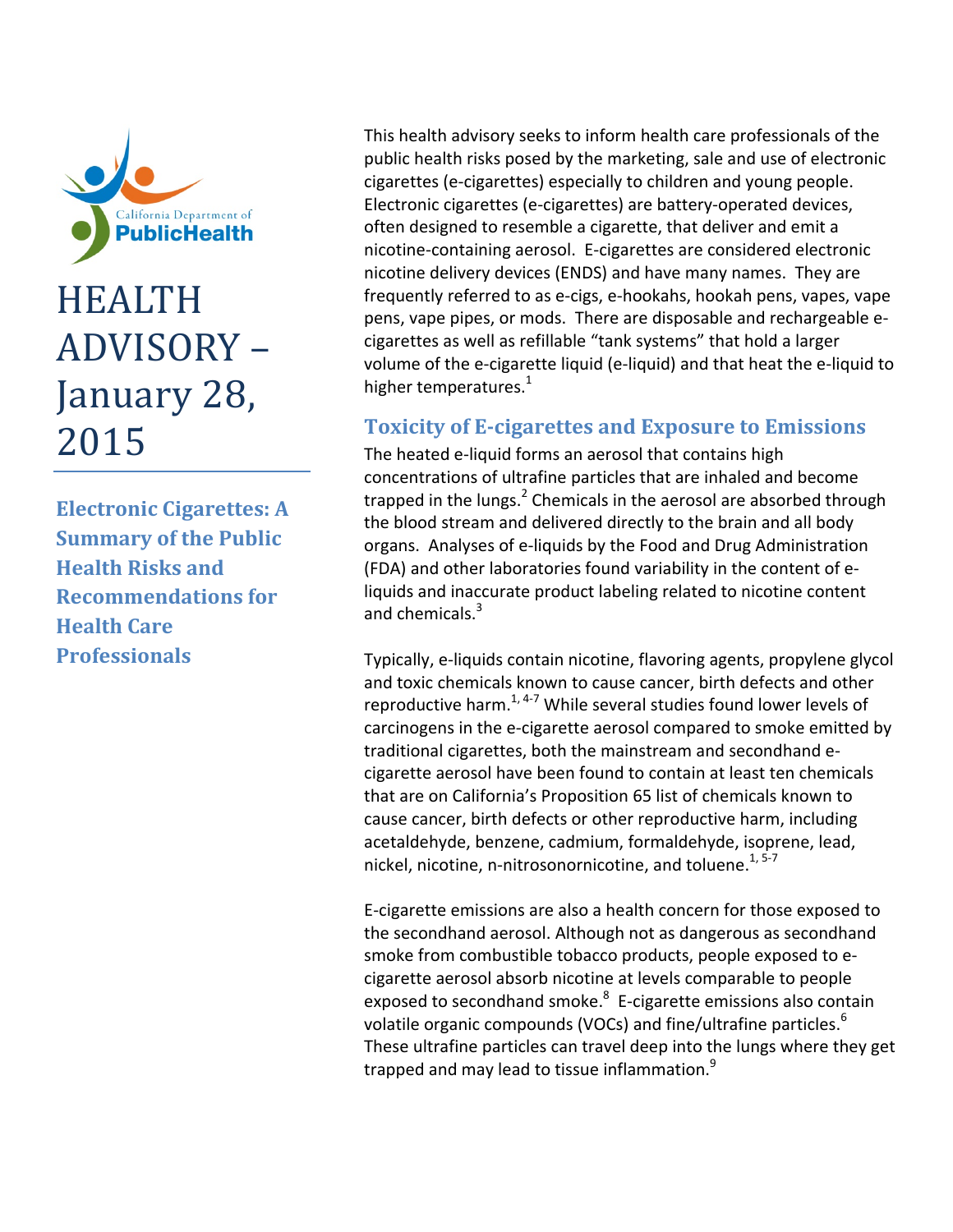## **Health Effects of Nicotine**

Nicotine, the primary psychoactive ingredient in e‐liquid, stimulates pleasure/reward pathways in the brain. It is a highly addictive neurotoxin that is as addictive as heroin and cocaine.<sup>10, 11</sup> It affects the cardiovascular and central nervous systems, causing blood vessels to constrict, raising the pulse and blood pressure.<sup>12</sup> Nicotine adversely affects maternal and fetal health during pregnancy, contributing to low birth weight, preterm delivery and stillbirth.<sup>13</sup> Nicotine is also known to cross the placenta and is detectable in the breast milk of smoking mothers as well as mothers exposed to secondhand smoke.<sup>14, 15</sup> Preliminary studies show that using a nicotine-containing e-cigarette for just five minutes causes similar lung irritation, inflammation and effect on blood vessels as smoking a traditional cigarette, which may increase the risk of a heart attack. $^{1,9}$ 

Exposure to and use of nicotine products by adolescents is of particular concern because adolescence is a critical period for brain growth and development. As a consequence, adolescents are especially vulnerable to the toxic effects of nicotine. Exposure to nicotine during adolescence may harm brain development and predispose future tobacco use.<sup>13, 16, 17</sup> Even a brief period of continuous or intermittent nicotine exposure in adolescence elicits lasting neurobehavioral damage. $^{18}$ 

## **Nicotine Poisonings**

E‐liquids are available in flavors such as bubble gum, cherry and chocolate, which makes them appealing to children and youth. E‐cigarette cartridges and e‐liquid bottles are not equipped with child resistant caps and often leak, creating a potential source of poisoning through ingestion and skin or eye contact. Even a small amount of e-liquid ingested by a small child can be lethal.<sup>19</sup>

There has been a significant rise in the number of calls to poison control centers for both adults and children who were accidently exposed to e-liquids.<sup>20</sup> Nationally, the number of calls rose from one per month in September 2010 to 215 per month in February  $2014.<sup>21</sup>$  Figure 1 depicts ecigarette‐related calls to the California Poison Control Center over a five year period. In California, from 2012 to 2014, the number of calls to the poison control center



*Figure 1: E‐cigarette‐related calls to the California Poison Control System.*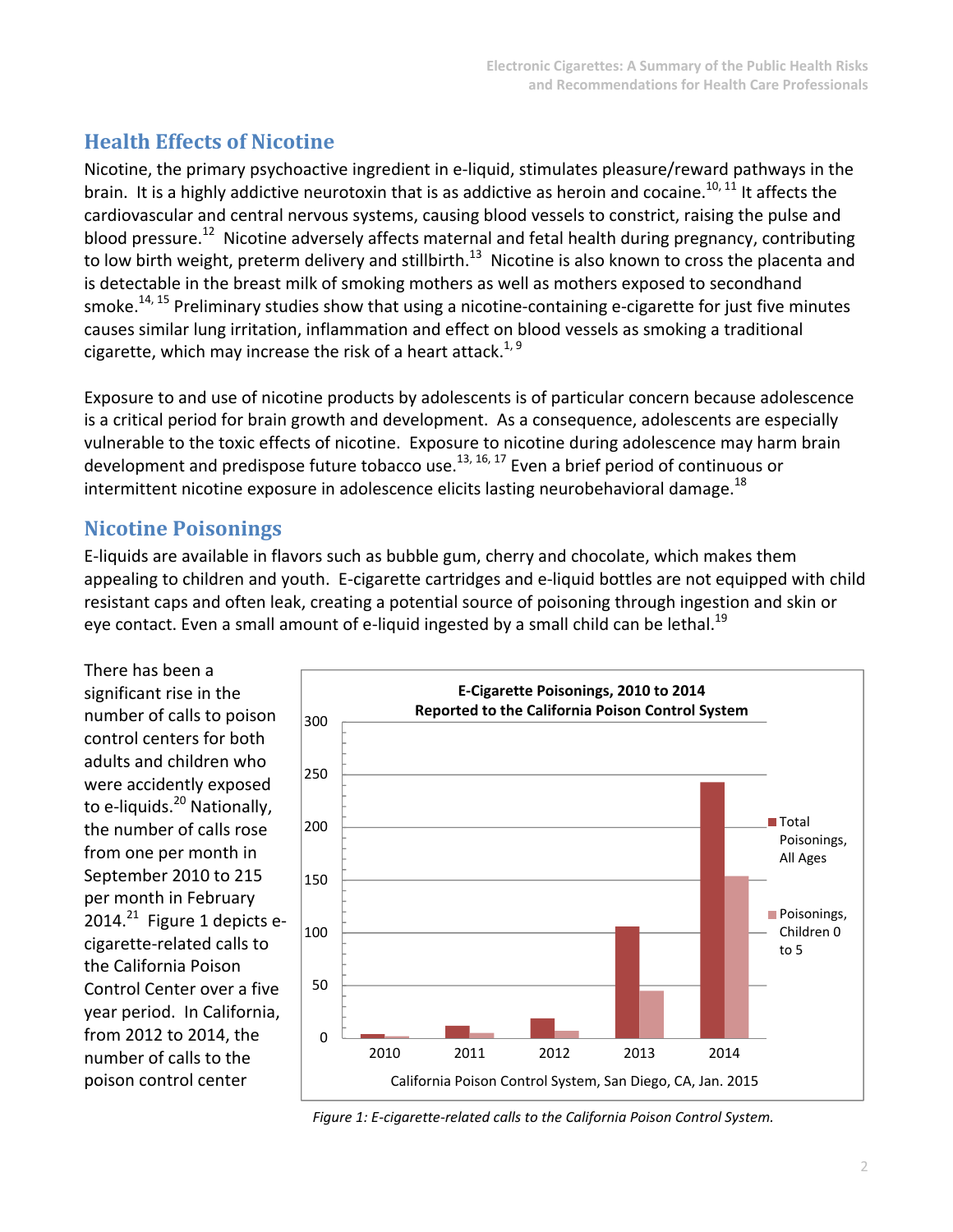involving e-cigarette exposures in children five and under increased sharply from 7 to 154. By the end of 2014, e-cigarette poisonings to young children tripled in one year, making up more than 60% of all ecigarette poisoning calls. Adults have also mistakenly used e‐liquid in harmful ways, such as eye drops, and have been harmed by exploding cartridges.

## **E‐cigarette Use and Youth**

Recent national and preliminary California data show that youth are experimenting with e‐cigarettes at an alarming rate. In 2014, the Monitoring the Future survey, which tracks substance abuse trends among over 40,000 youth nationally, found that the use of e-cigarettes among teens surpassed the use of traditional cigarettes. More than twice as many  $8^{th}$  and  $10^{th}$  graders reported using e-cigarettes than traditional cigarettes in the survey, and among 12<sup>th</sup> graders, 17 percent reported currently using e-cigarettes vs. 14 percent using traditional cigarettes.<sup>22</sup> Another survey, the National Youth Tobacco Survey, found that in 2013, that e‐cigarette use among high school students tripled between 2011 and 2013, increasing from 1.5 percent to 4.5 percent.<sup>23</sup> Over a quarter million students who reported using e-cigarettes had never used traditional cigarettes.<sup>24</sup> Overall, studies suggest that youth who may have otherwise never smoked cigarettes are now getting hooked on nicotine due to e‐cigarettes, and that adolescents who use e‐cigarettes are more likely to progress from experimenting with cigarettes to becoming established smokers.<sup>25, 26</sup>

E-cigarette devices may also be used to inhale illegal substances, such as marijuana and hash oil.<sup>19</sup> Because many of these devices are similar in appearance to a ball point pen, school and law enforcement personnel are unaware that inappropriate use of nicotine and illegal substances is occurring.

## **E‐cigarette Use and Adults**

Among California adults, use of e‐cigarettes in the past 30 days doubled from 1.8 percent in 2012 to 3.5 percent in 2013. For younger adults (18 to 29 year old), e‐cigarette use tripled in one year from 2.3 percent to 7.6 percent. Young adults are three times more likely to use e‐cigarettes than those 30 and older. Nearly 20 percent of young adult e-cigarettes users have never smoked traditional cigarettes.<sup>27</sup>

### **E‐cigarette Availability**

E‐cigarettes are readily accessible throughout California, and the number of stores selling e‐cigarettes quadrupled between 2011 and 2013, increasing from 12 percent to 46 percent.<sup>28, 29</sup> Figure 2 depicts the percent of tobacco stores selling e‐cigarettes in California counties.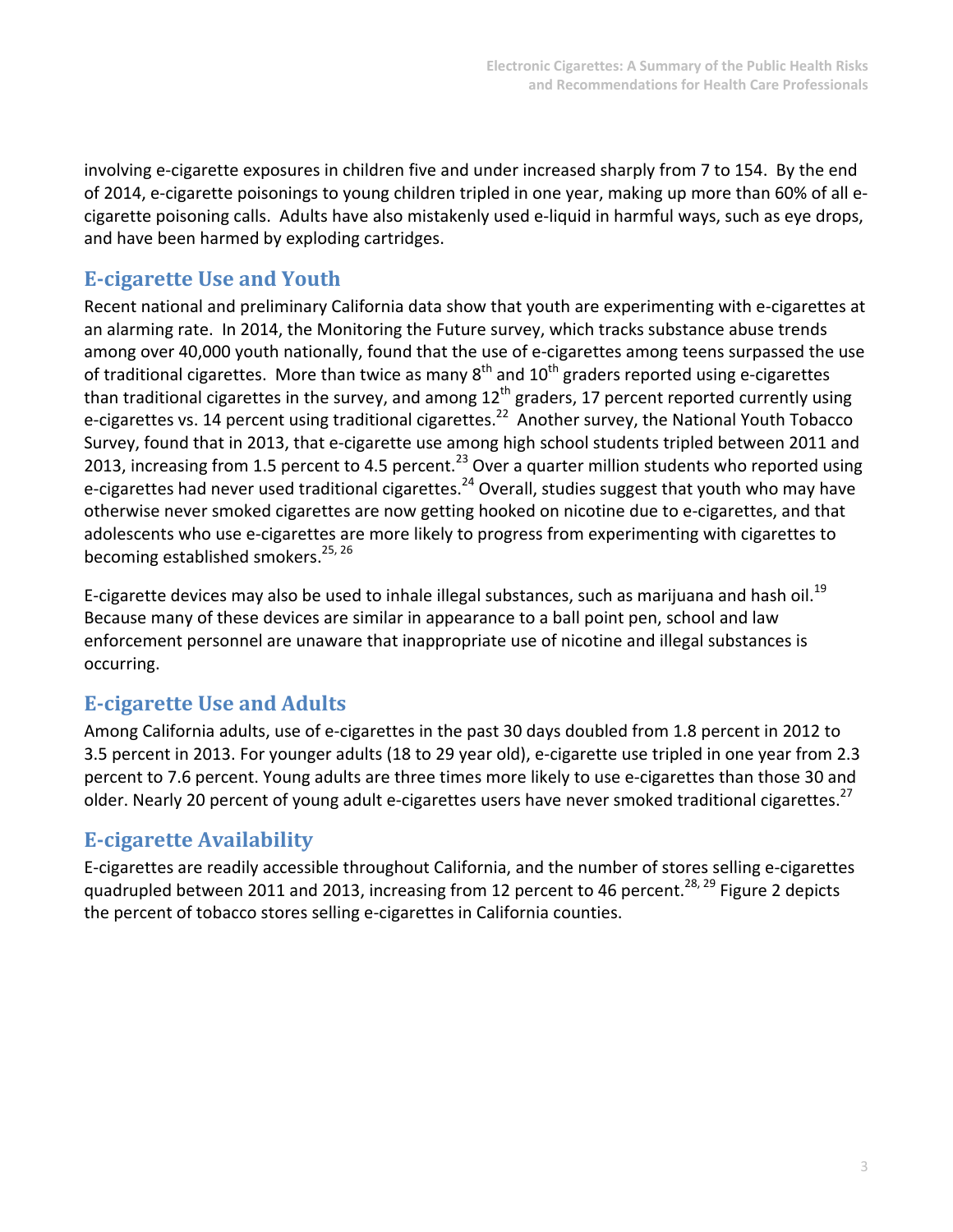

*Figure 2: Percent of tobacco stores selling e‐cigarettes in CA.*

## **E‐cigarette Marketing**

Over the past 40 years, great strides have been made to protect youth from tobacco marketing. Numerous state and federal laws and litigation regulate the sale, marketing and distribution of traditional tobacco products and tobacco‐related paraphernalia. These restrictions include: prohibiting tobacco advertising on television, radio and billboards; prohibiting youth‐ oriented tobacco products marketing, including a ban on the sale of flavored cigarettes and the use of cartoon characters; prohibiting free sampling of cigarettes and restrictions on sampling of other tobacco products; restrictions on brand name sponsorship of sporting, music, and cultural events; restrictions on giving away branded promotional items such as t-shirts.<sup>30</sup> Presently in California, these restrictions are not interpreted to apply to e-cigarettes. As a result, the ecigarette industry is legally allowed to use marketing strategies and tactics that are no longer permissible for traditional tobacco products.

Many television networks (e.g., ABC Family, USA, Bravo, E!, MTV, VH1 and Comedy Central) with a substantial proportion of youth viewers, are airing e‐cigarette advertising. There is also e‐cigarette advertising on radio, internet, billboards, in magazine and print publications, and in stores.<sup>31</sup> E-liquid containing nicotine is frequently marketed as "e‐juice" and is sold in fruit and candy flavors. Promoting and labeling nicotine containing products as "juice" may mislead consumers to believe that e-liquid is safe to ingest and that e-cigarettes pose no health risk.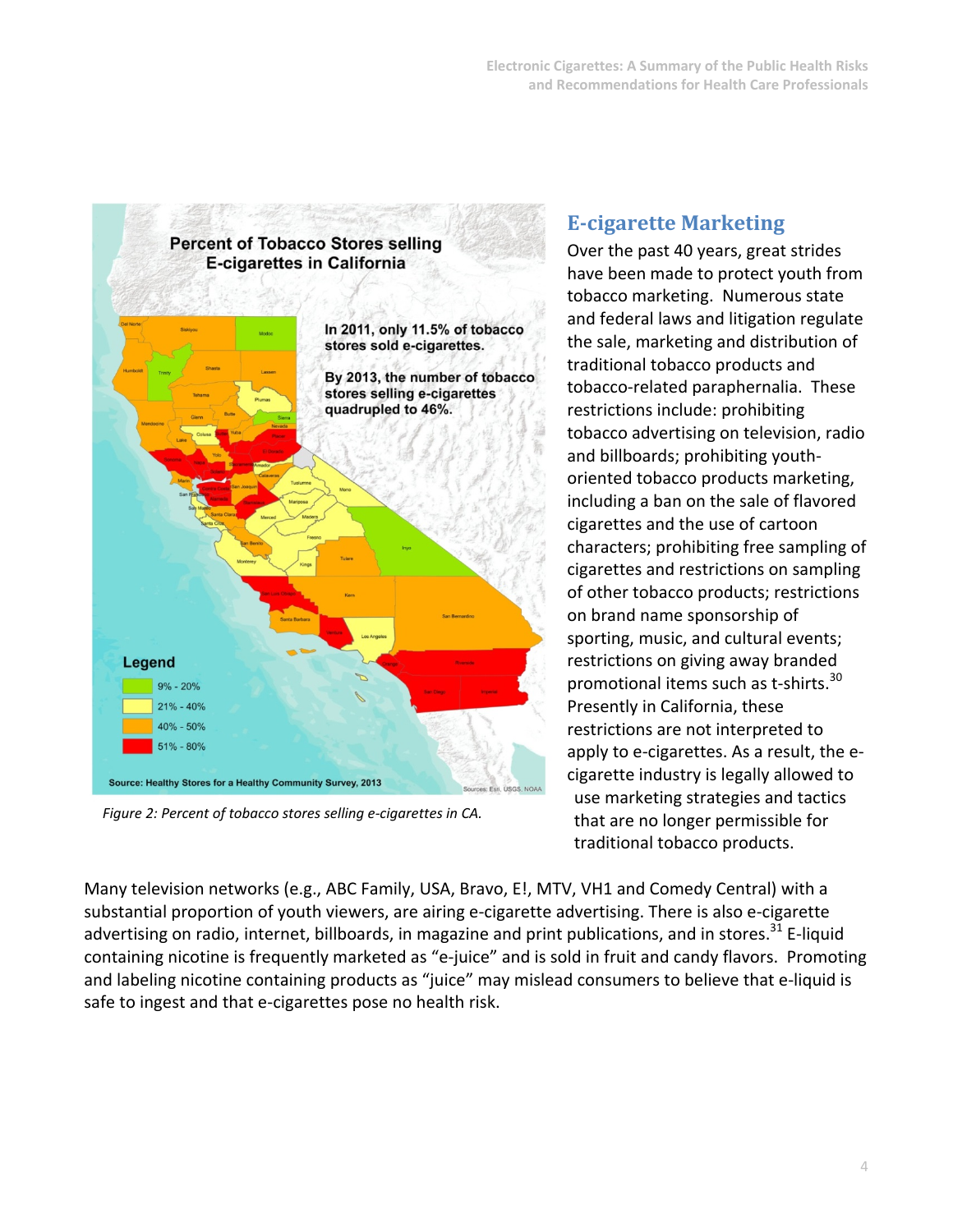

The use of cartoon characters in advertising and promoting of e‐cigarettes as fashion accessories are other ways these products appeal to youth with the implication that these products are harmless (see Figure 3). E‐ cigarette manufacturers report sponsoring concerts, sporting events, and parties that include the distribution of free samples; many of these events occurred in California.<sup>32</sup> Another tactic to create a perception that ecigarettes are family friendly is through the association of these products with family oriented attractions.



*Figure 3: E‐cigarette products and accessories.*

### **Cessation Claims**

There is no scientific evidence that e-cigarettes help smokers to successfully quit traditional cigarettes or that they reduce consumption of traditional cigarettes.<sup>25, 33</sup> A number of recent studies show that e-cigarette users are no more likely to quit than regular smokers. One study found that 89 percent of e-cigarette users are still using them one year later and another study found that e-cigarette users are a third less likely to quit cigarettes.<sup>34, 35</sup> These studies suggest that e-cigarettes are effectively inhibiting people from successfully kicking their nicotine addiction. In addition, dual use of cigarettes and e‐ cigarettes is continuing to rise, which may diminish any potential benefits of cutting back on traditional cigarettes.<sup>36</sup> Continuing to smoke traditional cigarettes, while also using e-cigarettes, does not reduce the cardiovascular health risks. $1, 37, 38$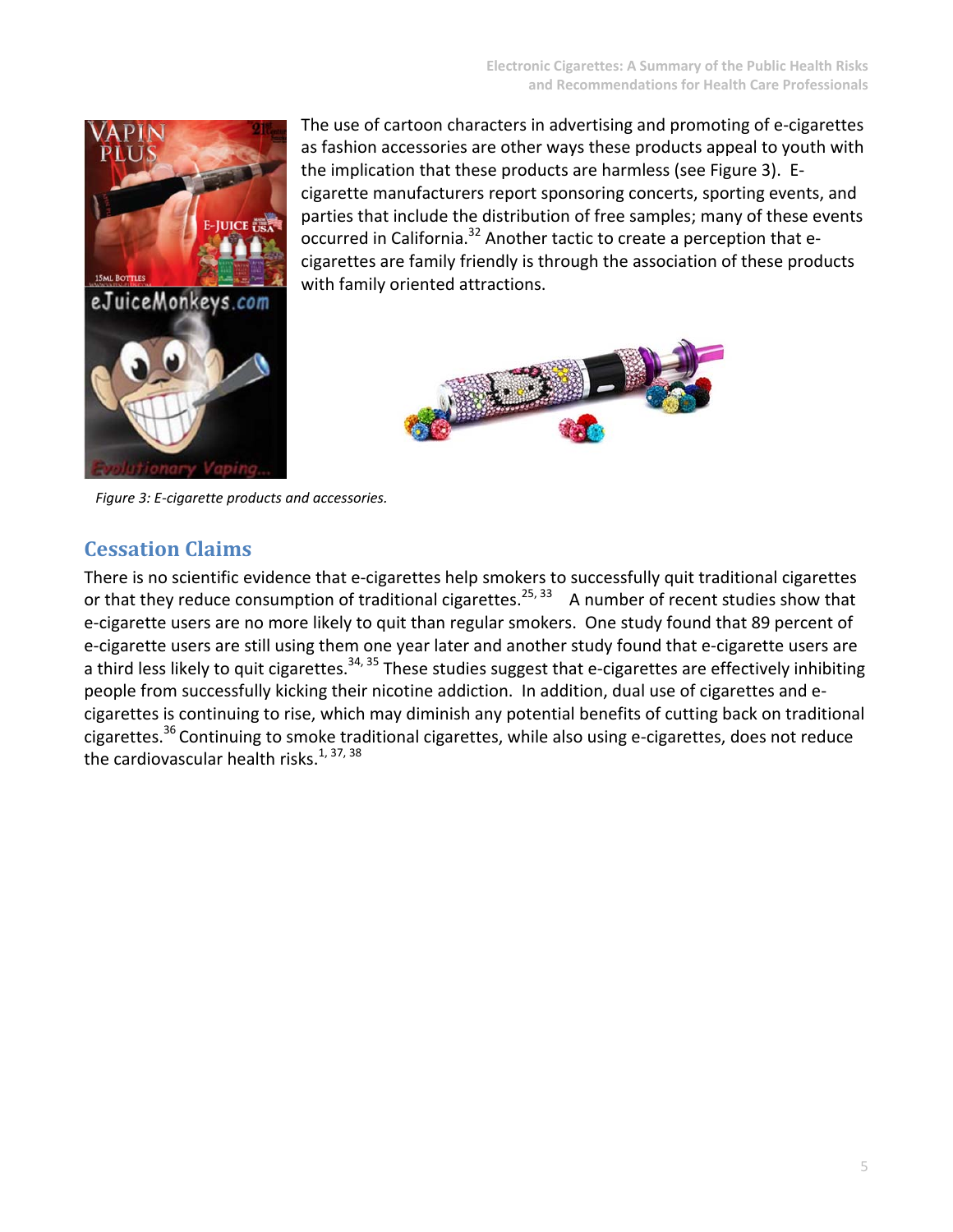## California health care providers are recommended to:

### *Educate, Advise and Protect Unborn Children, Young Children and Adolescents.*

- Educate parents, adolescents, and the public, as well as health care personnel, school personnel, child care providers, and community leaders, about these products:
	- o Nicotine is contained and is highly addictive and toxic
	- o Increases in e‐cigarette related poisonings, especially to children.
- Advise that these products are especially harmful to adolescents and pregnant women.
- Advise and warn e-cigarette users about toxicity of these products to themselves and those subjected to secondhand emissions.

### *Educate About Clean Indoor Air.*

 Educate parents and the public to take steps to protect children and themselves from exposure to e‐cigarette emissions.

### *Encourage Cessation.*

- Current smokers and e-cigarette users should be advised to quit and offered support.
- Refer users to cessation resources offered by their health insurance plan including access to FDA approved cessation medications.
- The California Smokers' Helpline at 1‐800‐NO BUTTS is another cessation resource.

### *Protect Children from Nicotine Poisoning.*

■ Inform parents and e-cigarette users that e-cigarette cartridges and e-liquid bottles are a potential source of poisoning through ingestion, skin or eye contact. Store these materials out of the reach of children, away from medications, and call the California Poison Control Center at 1‐800‐222‐1221 for expert help in case of accidental exposure.

### *Promote Health Literacy: Educate about Misleading Marketing.*

- Educate parents and e-cigarette users about misleading advertising and labeling.
- Educate adolescents, parents and others about unknown ingredients and rights as consumers to have ingredient disclosure readily accessible.